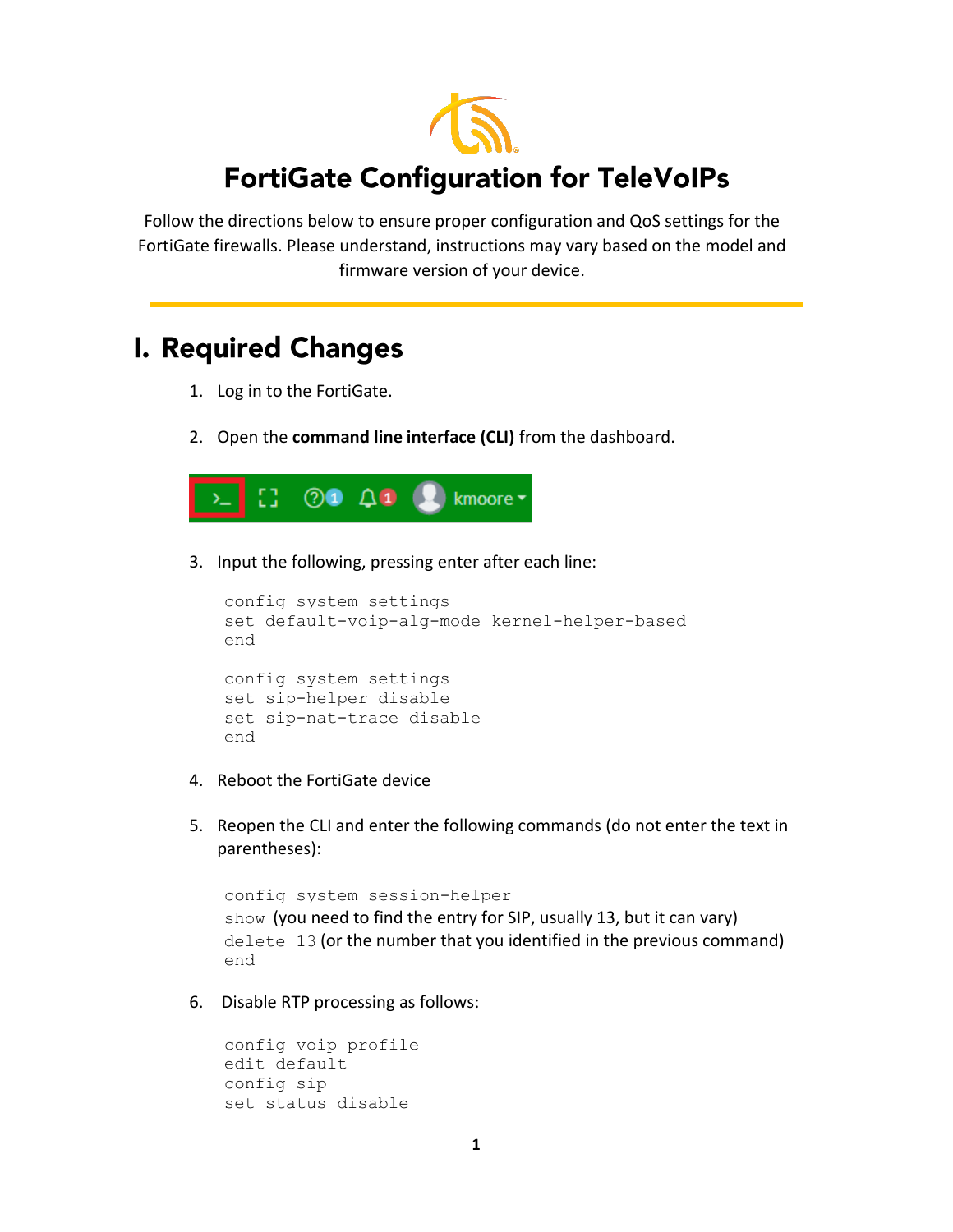```
set rtp disable
set strict-register disable
endconfig
```
7. Exit the CLI.

## **II. QoS Optimization (Recommended)**

- 1. Enable Traffic Shaping and VoIP Features under System > Feature Visibility
- 2. Create an address object for your TeleVoIPs Phone Server **(Contact our support team at support@televoips.com if you have not already received the phone server IP address):** 
	- Go to **Policy & Objects > Addresses** and create a New **Address**
	- Set the **Name** to **TeleVoIPs SIP**
	- Set the **Type** to **Subnet**
	- Set the **Subnet / IP Range** to your **TeleVoIPs** phone server **IP address**

| <b>Edit Address</b>          |                      |
|------------------------------|----------------------|
|                              |                      |
| Name                         | <b>TeleVoIPs SIP</b> |
| Color                        | 洄<br>Change          |
| <b>Type</b>                  | Subnet               |
| Subnet / IP Range            | 23.146.128.5         |
| Interface                    | any                  |
| Show in Address List<br>O    |                      |
| Static Route Configuration O |                      |
| Comments                     | 0/255                |
|                              |                      |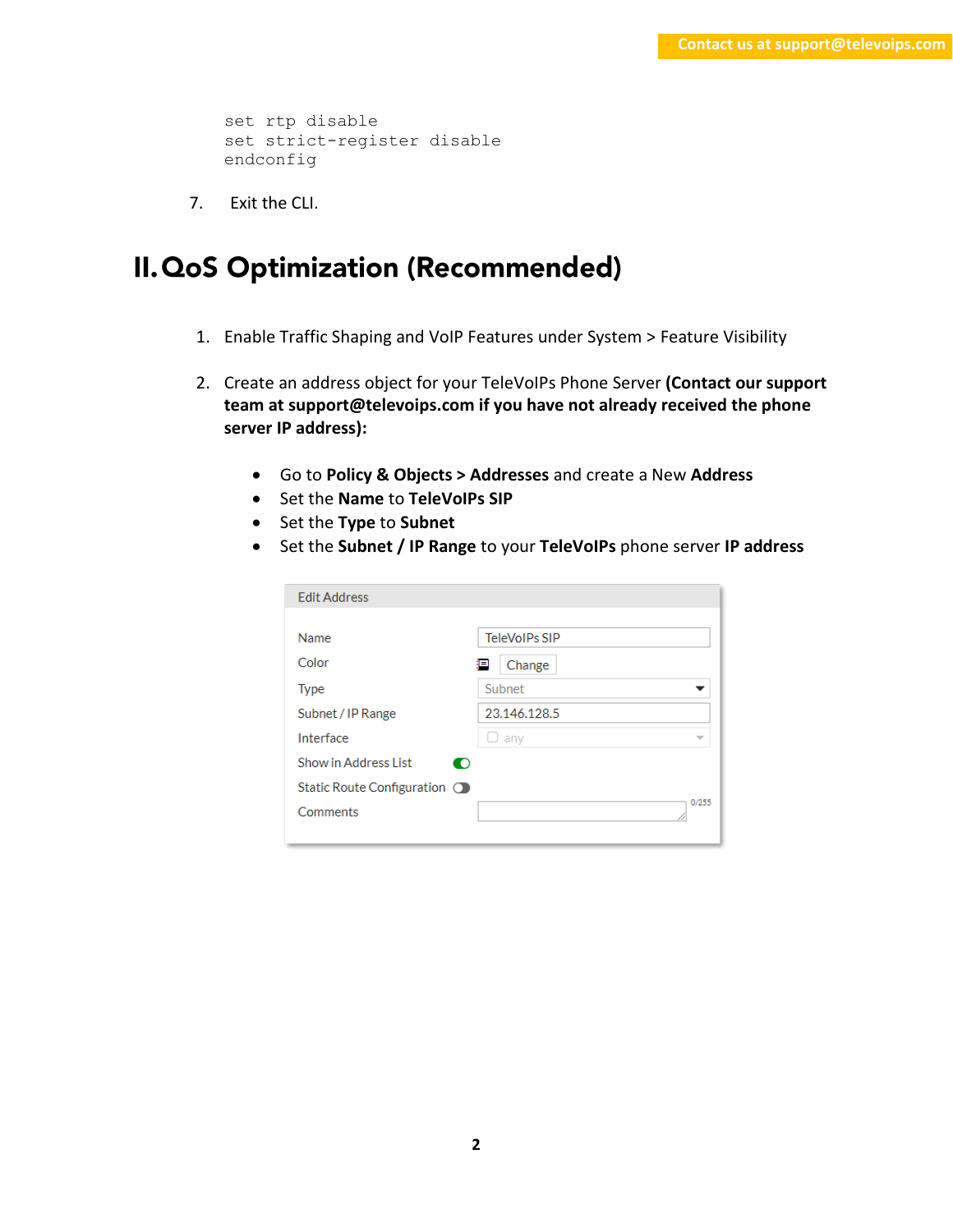- 3. Create a VoIP Traffic Shaper:
	- Go to **Policy & Objects** > **Traffic Shapers** and edit the default highpriority traffic shaper.
	- Set **Type** to **Shared**.
	- Change **Name** if desired.
	- Set **Apply shaper** to **Per Policy**.
	- Set **Traffic Priority** to **High**.
	- Enable **Guaranteed Bandwidth** and enter **1800 Kbps** or higher if desired.

| <b>Edit Traffic Shaper</b>             |                                |
|----------------------------------------|--------------------------------|
| <b>Shared</b><br>Per-IP<br><b>Type</b> |                                |
| Name<br>guarantee-800kbps              |                                |
| Per policy<br>Apply shaper             | All policies using this shaper |
| <b>Traffic Priority</b><br>High        |                                |
| Max Bandwidth<br>$\mathbf 1$           | kbps                           |
| 1800                                   | kbps                           |
| <b>DSCP</b><br>000000                  |                                |
|                                        |                                |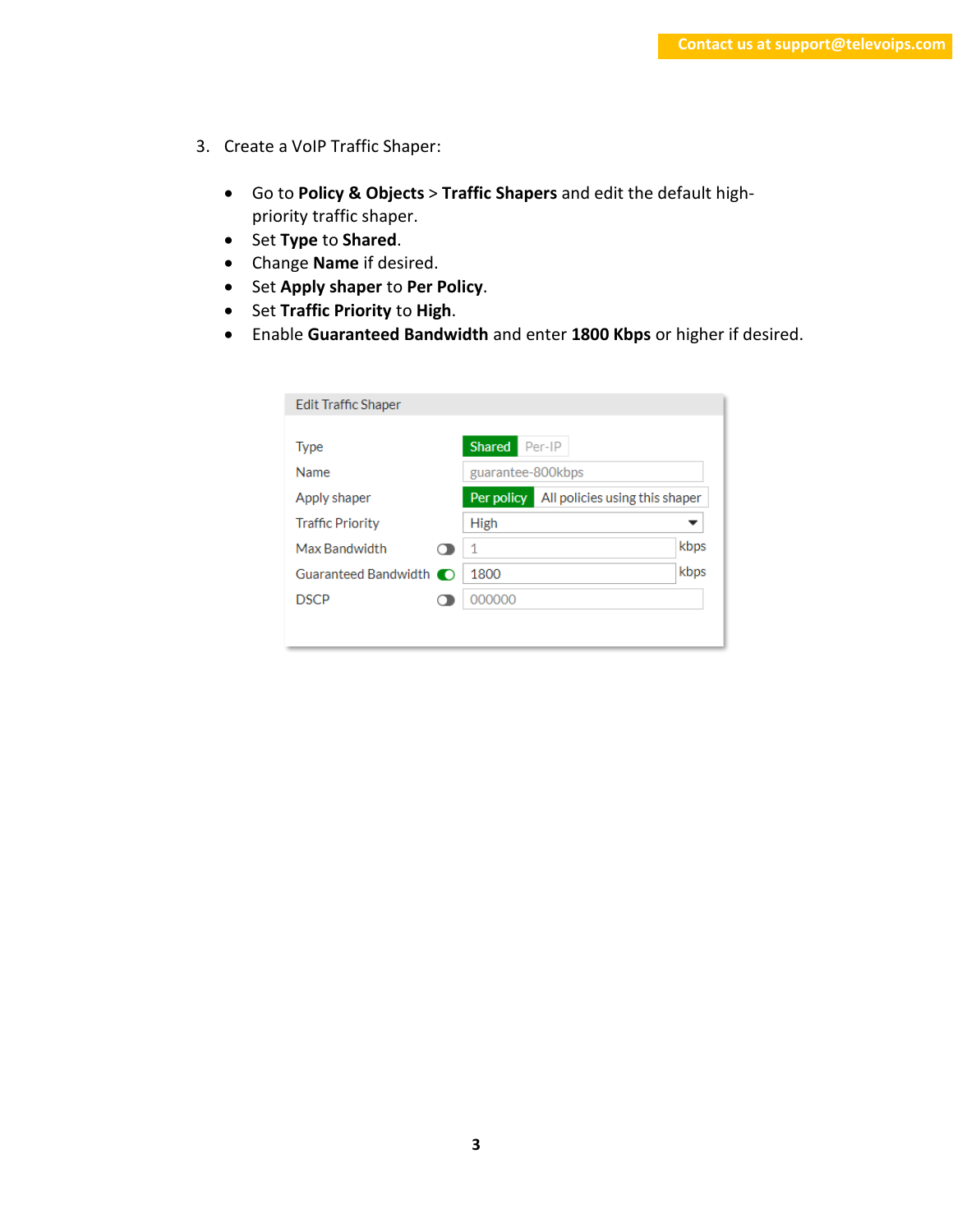- 4. Create two traffic shaping policies:
	- Go to **Policy & Objects** > **Traffic Shaping Policy** and create a high-priority traffic shaping policy for **ALL** outbound traffic to the **TeleVoIPs** phone server
	- Set **Source to All**
	- Set **Destination** to **TeleVoIPs SIP**
	- Set **Service** to **ALL**
	- Set **Outgoing Interface** to **Any**
	- Enable **Shared Shaper** and **Reverse Shaper** and set both to **the new shaper you created**

| <b>Edit Shaping Policy</b>  |                                                                |  |  |  |
|-----------------------------|----------------------------------------------------------------|--|--|--|
| <b>Status</b><br>Comments   | <b>O</b> Enabled <b>O</b> Disabled<br>Write a comment<br>0/255 |  |  |  |
| If Traffic Matches:         |                                                                |  |  |  |
| Source                      | 国 all<br>×<br>٠                                                |  |  |  |
| Destination                 | 目 TeleVoIPs SIP<br>×<br>٠                                      |  |  |  |
| Schedule                    |                                                                |  |  |  |
| Service                     | <b>Q</b> ALL<br>×<br>٠                                         |  |  |  |
| <b>Application Category</b> | ٠                                                              |  |  |  |
| Application                 | ٠                                                              |  |  |  |
| <b>URL Category</b>         | ٠                                                              |  |  |  |
| Then:                       |                                                                |  |  |  |
| Outgoing Interface          | ⊃ any<br>×<br>۰                                                |  |  |  |
| <b>Shared Shaper</b><br>O   | guarantee-800kbps                                              |  |  |  |
|                             | guarantee-800kbps                                              |  |  |  |
| Per-IP Shaper<br>$\bigcap$  |                                                                |  |  |  |